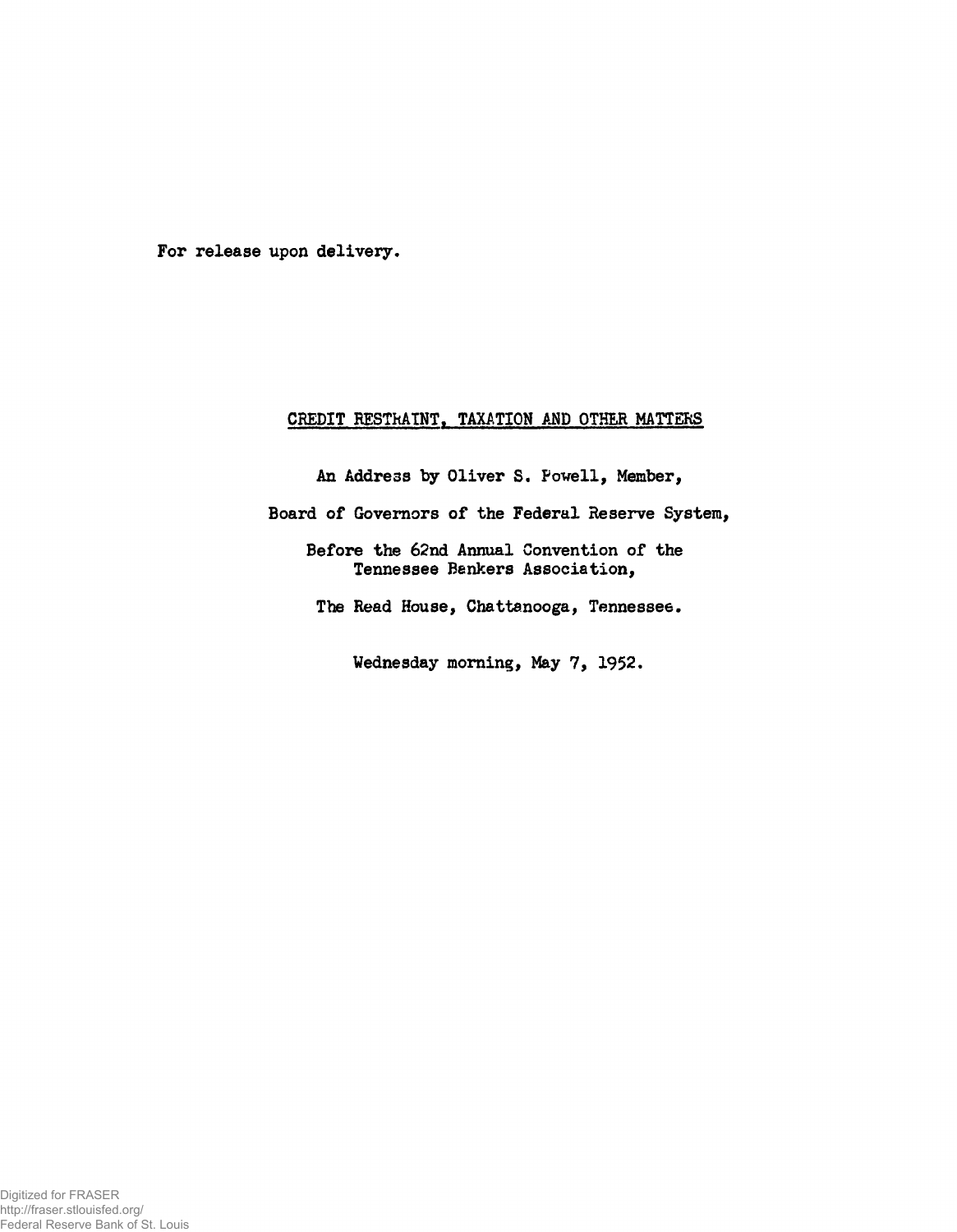## CREDIT RESTRAINT, TAXATION AND OTHER MATTERS

When your program chairman invited me to speak at this Convention I accepted with much pleasure both because of the opportunity to become better acquainted with the bankers of Tennessee and because of the opportunity to explain the Voluntary Credit Restraint Program and to urge members of this audience to continue the good work in supporting the Program. Events of the past few days have developed so rapidly that I now find myself before you not to exhort but to commend for a job that at least temporarily has been completed in the truly American patriotic spirit of private enterprise. Last Monday the Federal Reserve Board withdrew its request for further adherence to the Voluntary Credit Restraint Program and the operations of this great public service will be suspended indefinitely beginning May 12. Thus, I stand before you today to say to all of you "well done" on behalf of your associates in the Voluntary Credit Restraint Program and also on behalf of the Federal Reserve Board.

For nearly two years we have been learning to live with National Defense. Outside of actual war-time conditions, the United States for generations has found it possible almost to forget defense against outside enemies and to devote its energies completely to developing a higher standard of living at home. Suddenly we found ourselves the most powerful noncommunist country in the World, able to depend on other countries for protection only in very limited ways and faced with the problem of rebuilding a strong national defense.

The problem resolved itself into one of increasing the production of defense items while maintaining the supply of civilian goods at as high a level as possible. If the total demand for goods exceeds the supply, prices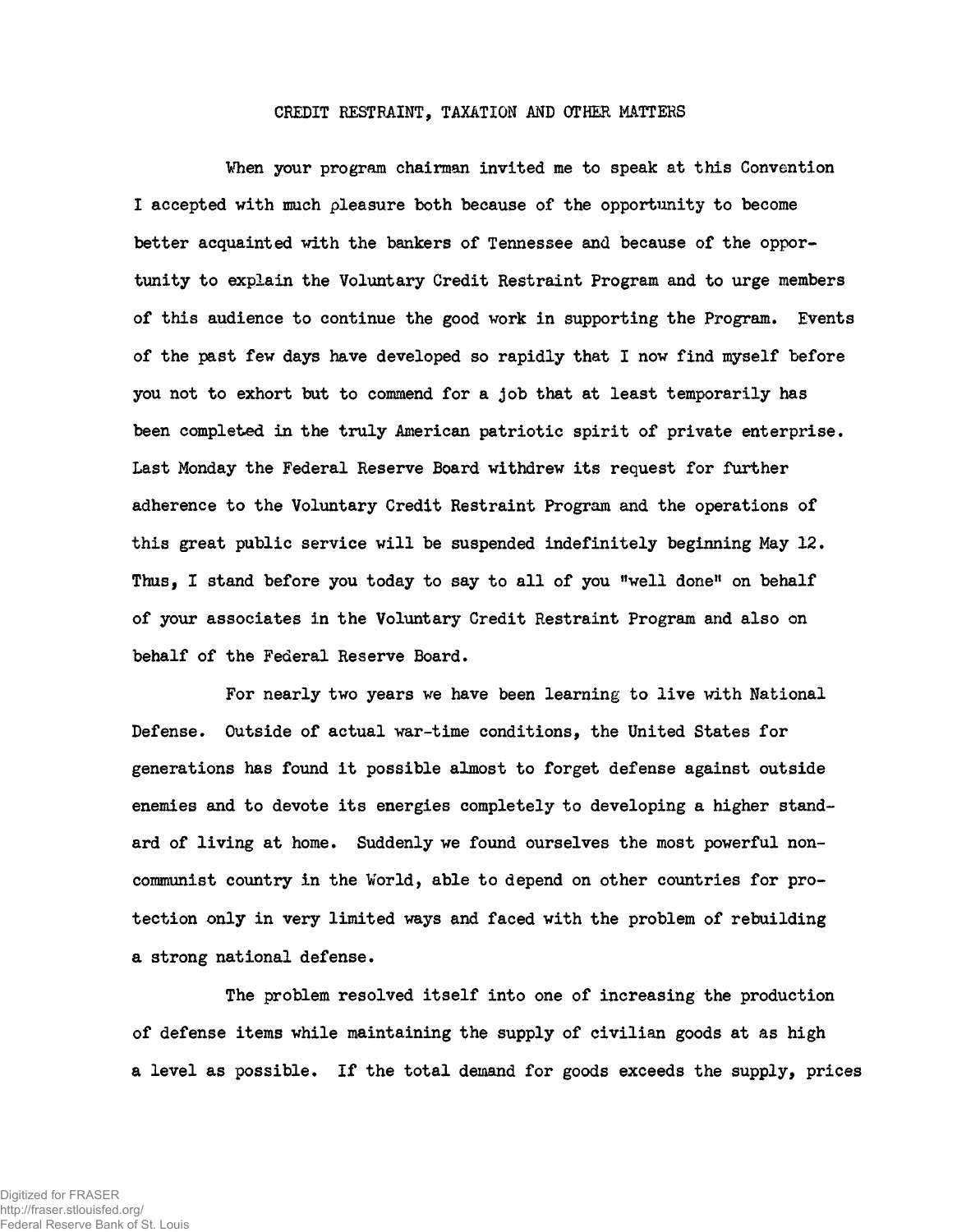go up. This is inflation. It hurts the civilian economy and increases the cost of the defense program.

You will recall the panicky buying that followed the Korean invasion. We rushed to the stores and bought abnormal quantities of merchandise— everything from sheets and coffee to television sets and autos. There was also an unprecedented increase in residential building. This buying rush caused retailers and manufacturers to step up their inventory purchases and production rates, and there was a sharp increase in employment. The inevitable result of all this was a sharp rise in prices, and another round of wage increases. These forces had spent their power or were checked in March 1951 and in the year since that time there has been no important advance in prices.

It is important to analyze the sources of buying power which made possible this abnormal buying movement which was superimposed on a high level of peacetime trade. There were three principal sources of buying power:

First, current income: The sum total of wages, rents and income from invested capital which normally just about equals the production of goods and services at stable price levels.

Second, the use of savings by drawing down savings accounts, cashing savings bonds and spending funds which had remained idle in checking accounts awaiting a suitable time for use.

Third, borrowing against future income: Consumers' borrowings to buy automobiles, household appliances and housesj business firms' borrowings to increase inventories or to pay higher prices for inventories or to extend credit to consumers, or to expand plants.

-2-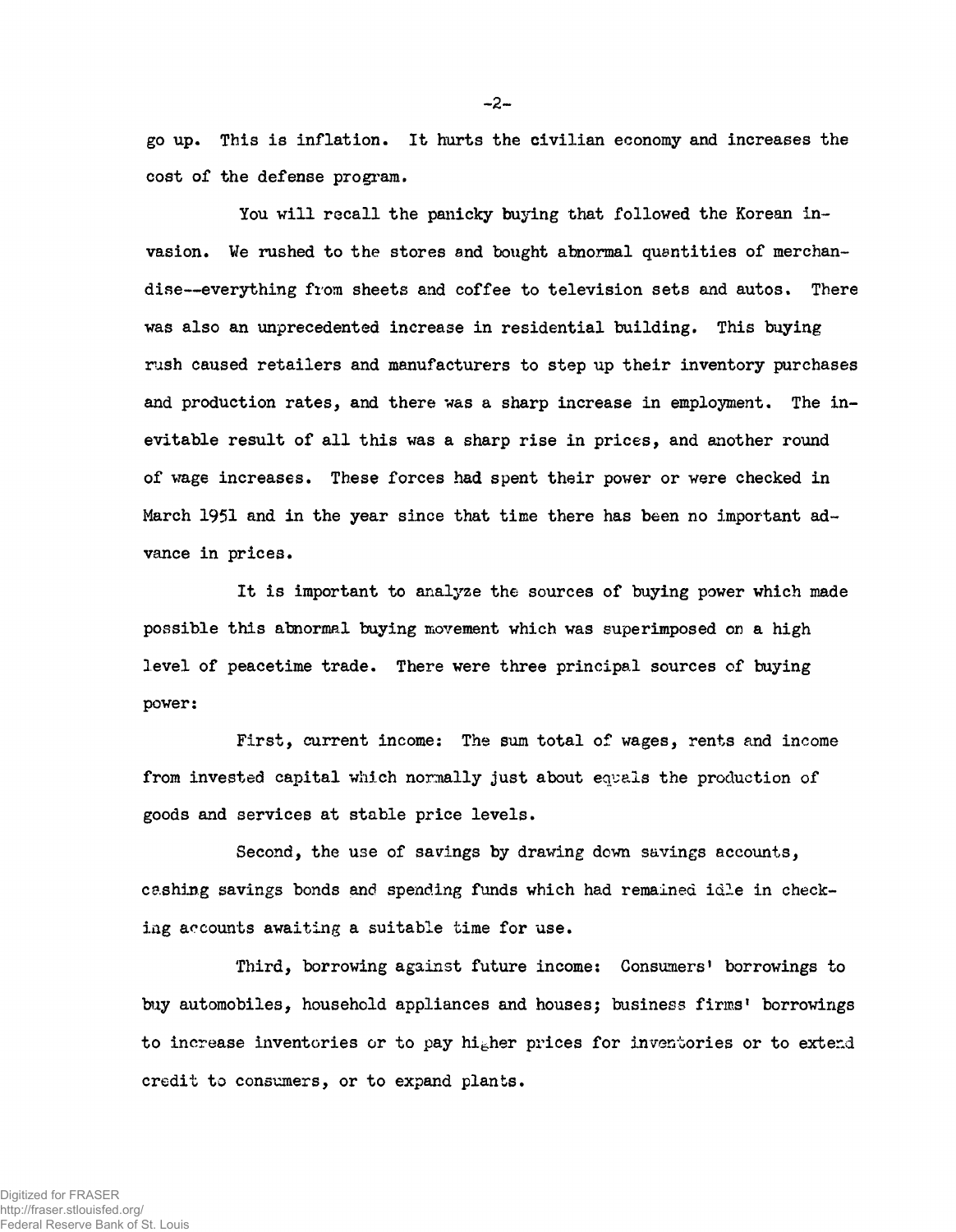The combination of these three sources of buying power, when used to purchase a quantity of goods and services that could not expand with equal rapidity, caused a sharp price rise.

Having analyzed the sources of baying power which caused the upsurge in commodity prices in 1950 and early 1951, it is important to explore the restraining influences which have resulted in a sidewise movement of prices for the past year. The principal factors are found in some widely varying fields. Certainly the rapid expansion of inventories caused part of its own cure. Just before Easter in 1951 merchants decided that inventories at retail were too high. They have been scaling their inventories down as occasion permitted ever since until, according to the most recent information, inventories are not much higher than normal for today's volume of business. Manufacturing inventories, on the other hand, continued to increase steadily, probably as a result of defense production requirements. An over-hang of inventories always spells caution to the lender and the businessman. Later, when inventories of raw materials are being reduced, the use of those materials reduces the demand for market supplies and, hence, reduces inflationary pressures.

The increase in taxes undoubtedly had a restraining effect. This is as it should be. The bill for national defense is not a proper inheritance to pass on to our descendants. Individually, we want protection, and we should pay the bill out of our current income, no matter how it hurts. Business firms faced with higher taxes find the remainder of income after payment of taxes and dividends to be shrinking sharply, leaving them with less funds for expansion of plant and business unless they borrow the money for the purpose. Individuals also find with the higher tax rates that there

Digitized for FRASER http://fraser.stlouisfed.org/ Federal Reserve Bank of St. Louis -3-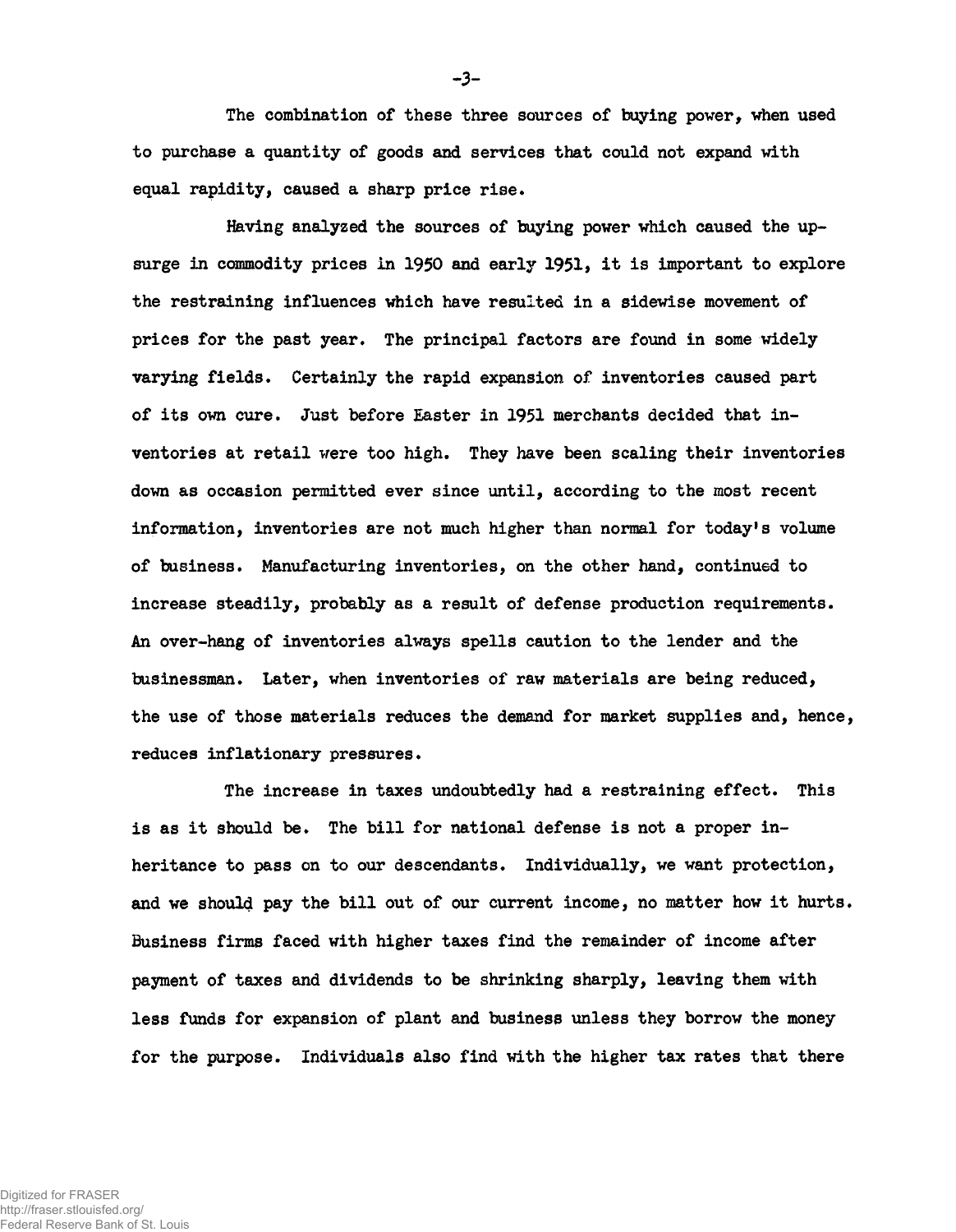is less money left over after paying current living costs for the purchase of items of household equipment or for embarking on programs of instalment purchase. Taxes are doing two important things: they are deterring private spending and borrowing, and they are providing the national government with funds so that our national defense is more nearly on a pay-as-we-go basis.

There seems to have been a lack of an urge to buy on the part of consumers. This was probably a composite result of a number of factors. Many people overbought in the excitement after the Korean incident, and those goods have not yet worn out. There has not, in recent months, been any dramatic move against the democratic nations which might have touched off another buying wave. Productive capacity in the United States has been steadily increasing so that most kinds of goods are in adequate supply on dealers' shelves. Then, there is the sobering effect of having to meet monthly payments on homes purchased in the last two years. It is well to recognize that some two and one half million housing units were constructed in 1950 and 1951. As families buckle down to the grind of monthly payments over a long period of years for a home, while meeting normal living costs and higher taxes, they are obviously less able or inclined to increase their spending.

Finally, we come to the banking and monetary moves that were made following the start of the Korean trouble to counteract inflationary forces.

(1) In August 1950, the discount rates of the Federal Reserve Banks were raised somewhat and short-term money rates were allowed to rise.

- (2) The consumer credit regulation was reestablished.
- (3) A new regulation dealing with real estate credit was imposed.

- **4**-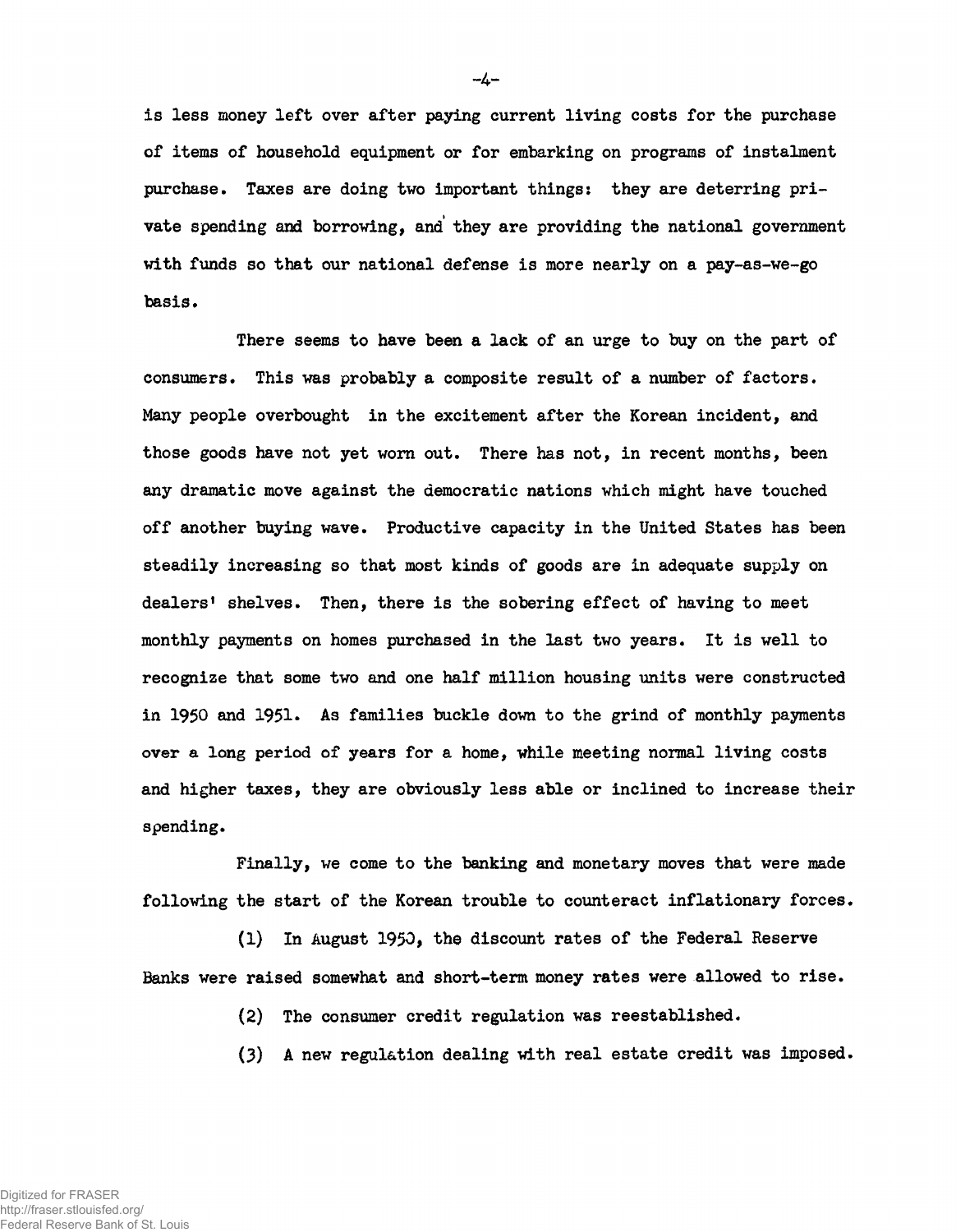$(4)$  In January 1951, reserve requirements of member banks were raised to substantially their upper legal limits.

(5) One of the most important tools of inflation restraint was practically out of use for this purpose for several years. This was the employment of open market operations, which were devoted almost solely for several years to maintaining a pegged price for long-term Government securities. This program was modified early in 1951. The reduction in prices of long-term Government bonds has had far-reaching effects in the control of inflation. Holders of those securities have been reluctant to dump them on the market and as a result, supplies of funds for many types of credit were reduced.

The credit policies of the Federal Reserve System were reinforced by a Program of Voluntary Credit Restraint among private lenders. The general credit policy of the System was intended to put a brake on the expansion of credit in the aggregate and to make it unnecessary for the System to add to bank reserves by the continued purchase of Government securities; the selective credit controls were designed to restrain the extension of credit in a few lines where standard lending practices prevail. Reliance was placed upon the voluntary credit restraint effort to foster a spirit of caution and restraint in lending policies in general, but especially in credit fields not suited to selective credit controls, and equally to assist in channeling the available supply of credit into the defense program and essential civilian activities.

The economic picture has been clearing up very rapidly in recent weeks, so fast, in fact, that it has outrun the statistics. Most statistical measurements are 30 to 60 days old by the time they become available and field

-5-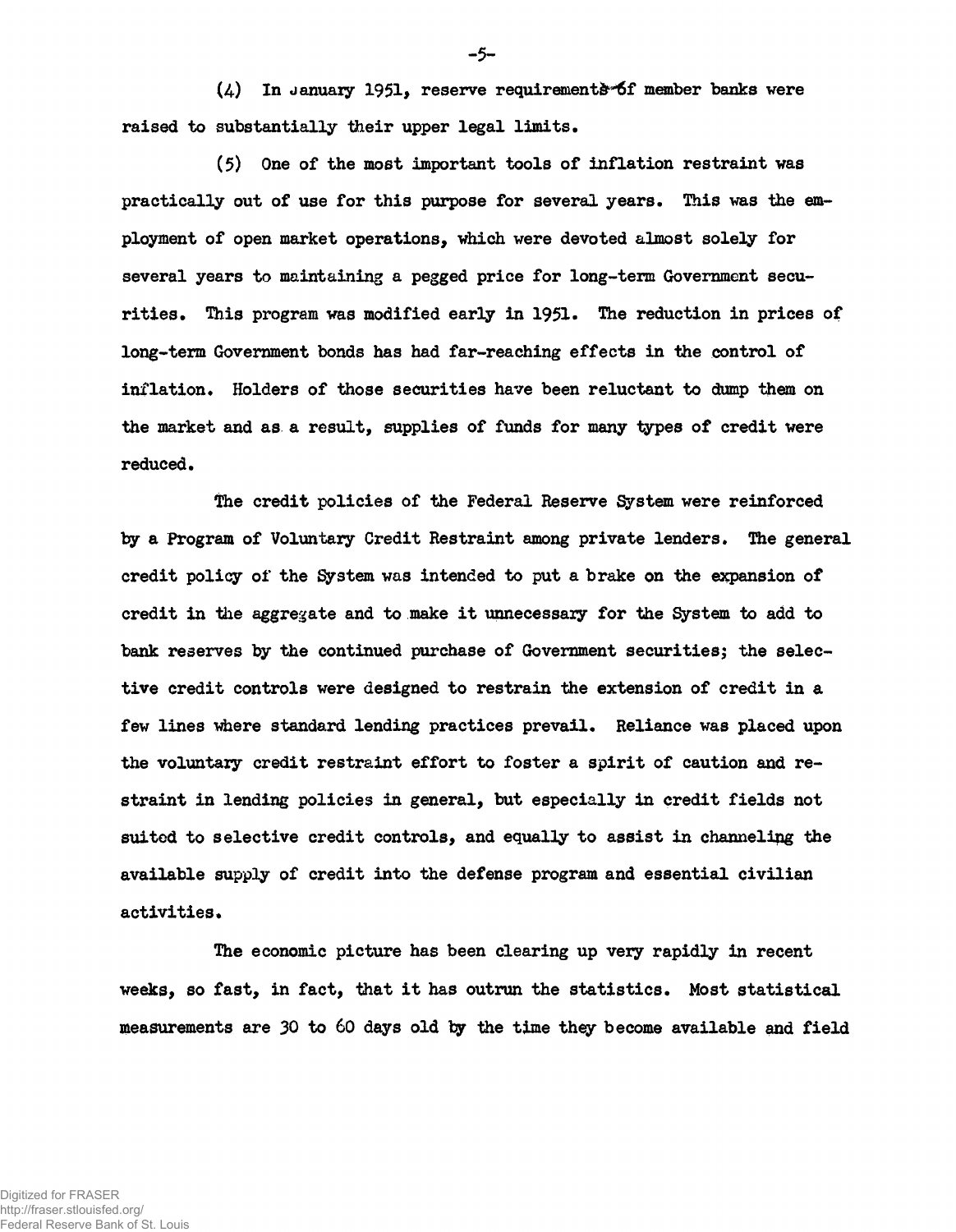reports from competent observers for some time have been indicating a lessening need for the Voluntary Credit Restraint Program. Finally, last week, as a result of these field reports and the latest statistics on the business situation, the Federal Reserve Board called the National Voluntary Credit Restraint Committee in for consultation. The members of the National Committee all expressed their views. These statements were reinforced by a brief round up of opinions of regional committee chairmen. There was near unanimity of opinion that the Voluntary Credit Restraint Program should be suspended at this time. The Federal Reserve Board unanimously approved this recommendation, and last Monday the Board announced the suspension of the Program. The formal suspension becomes effective May 12 to give time for all lenders to be informed and to avoid competitive misunderstandings.

Looking back on the evidence as to business trends which has been accumulating in recent weeks, one is impressed by the balance of great natural forces which are working against inflation as well as toward it at the present time. Industrial plant capacity has been greatly increased since the end of the War and particularly in the last two years. It is estimated that capacity for the production of machinery and chemicals has doubled since the end of World War II. Plant capacity for certain kinds of chemicals, such as synthetic resins, has increased four times. Electric generating capacity is up 75 per cent, petroleum output has increased 50 per cent and steel ingot capacity is up 30 per cent. These are the effects of the huge flow of savings into fixed capital investments which is estimated at more than  $(100$  billion in the last seven years.

The increase in plant capacity means more goods available in the lines where materials have been in short supply. The result is seen in the recent rapid decontrol of the flow of major raw materials.

—6—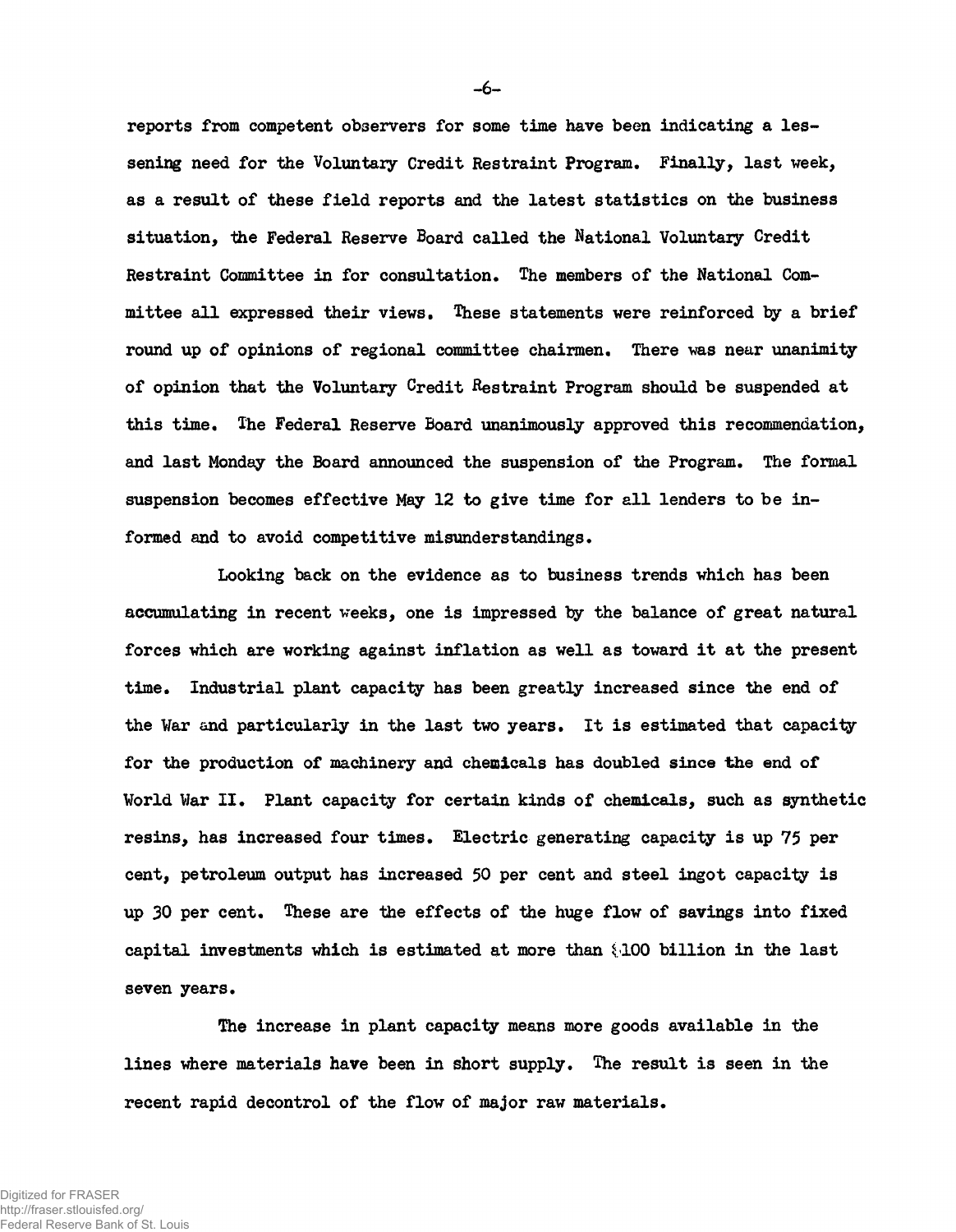The secona great natural force is the large and persistent accumulation of savings ty the American public. Savings today are not quite as large a percentage of personal income as in 1951 but they are still 7 per cent of income vhich is an abornally large fraction. These savings show up in impressive increases in funds available for investment by the great savings institutions. Insurance funds have increased during 1951 by \$9 billion (\$5 billion in private companies and \$4 billion in Government insurance), savings deposits have increased \$2 billion, and the trend is continuing. For example, mutual savings banks experienced an increase of over  $$400$  million in deposits in the first quarter of  $1952$  as compared with a  $$60$  million increase in the first quarter a year ago. Savings and loan institutions experienced an increase of  $\frac{1}{2}$  billion in their savings accounts in 1951 and pension funds have also shown large increases. This large flow of funds into savings has facilitated plant expansion and has provided large sums of money for residential mortgage financing. At the same time, it has reduced the purchase of consumer goods and thus has served as an important equalizing factor.

A third natural force is apparently beginning to operate. Business inventories which increased sharply immediately after the Korean incident in 1950 levelled off in the past fall and winter. Since February 1 it appears that business inventories have begun to decline although not to a marked degree. To the extent that industry is levelling off its inventories it has reduced its demand for raw materials whereas a year ago there was a two-fold demand. for current consumption and for inventory accumulation.

In contrast it should not be overlooked that there continue to be forces favoring further inflation. We are 3till in the midst of a great defense build up and the actual output of defense items will probably increase

-7-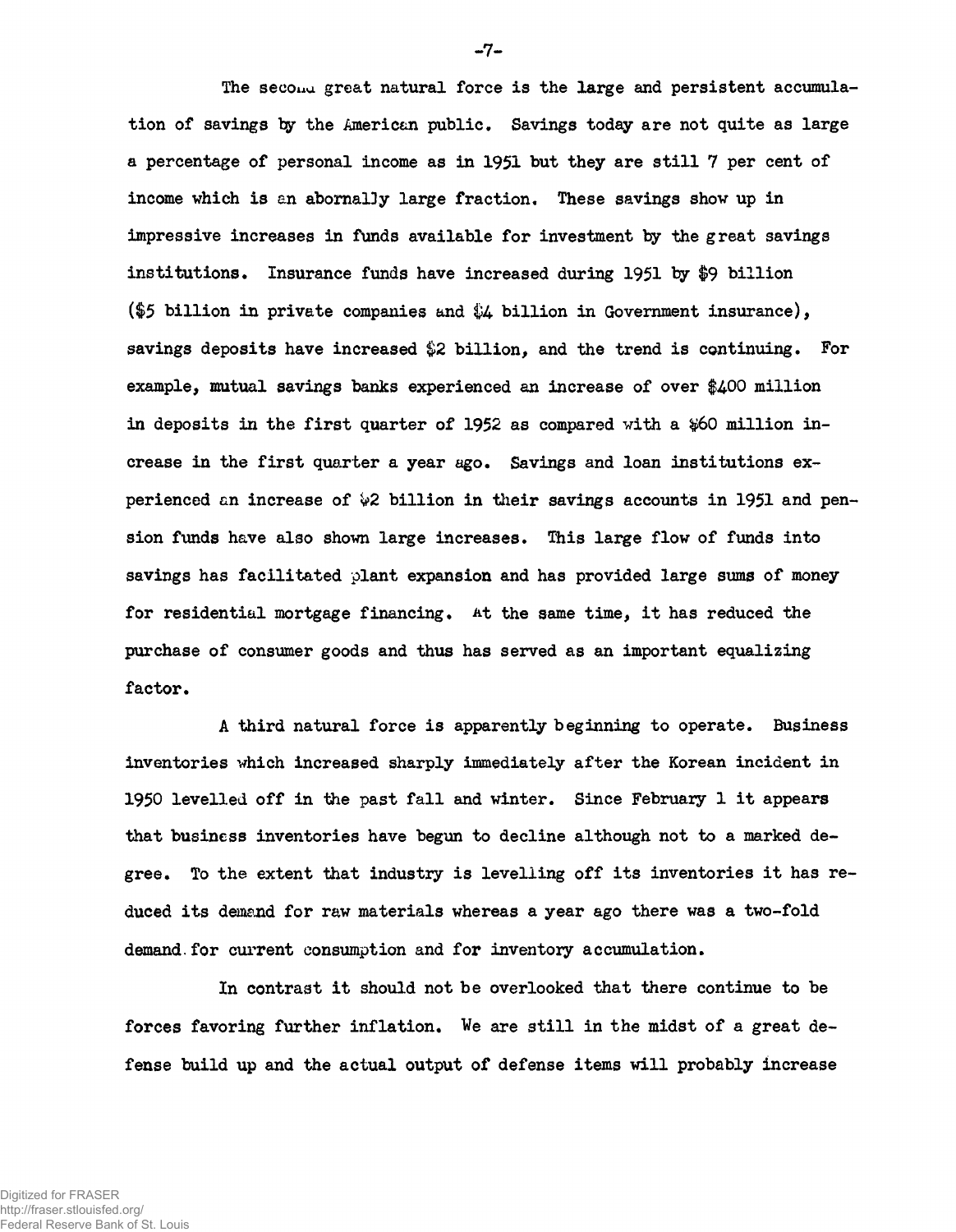for many months to come. We are still constructing new plants for defense purposes and this increase in plant and machinery provides a large market for industrial products. Furthermore, one should not overlook the possibility of wage increases large enough to force increases in certain commodity prices.

Thus, we have two sets of forces at work, one providing a cushion against inflation and the other working towards higher prices. On balance this Nation appears to have readied a temporary state of equilibrium. Personal incomes are the highest in history and rising. Unemployment is very low. Prices seem to have stabilized at a level about 10 to 12 per cent above pre-Korea. Bank credit this spring has been declining seasonally. There was some decrease in over-all production in March and April. On the other hand, building is booming and defense spending is rising.

After marshalling these facts it was the joint view of the National Voluntary Credit Restraint Committee and the Federal Reserve Board that banks and other lending institutions need not adhere to special measurements as to the essentiality of credit at the present time, but that lenders should use their own good judgment as to the desirability of business credit.

Now I should like to turn for a few minutes from inflation and allied subjects to the study of bank taxation which the Federal Reserve Board has been carrying on for the American Bankers Association. This study and its implications have not been fully worked out, but as requested by your program chairman, I am glad to give you a few preliminary sidelights on the study.

## Bank Capital in Relation to Bank Assets

It is of great significance to banks and the public that bank assets have grown relative to capital funds quite steadily from the decade of the '30s to the last decade. Back in the 1920s and early 1930s the ratio of member

-8-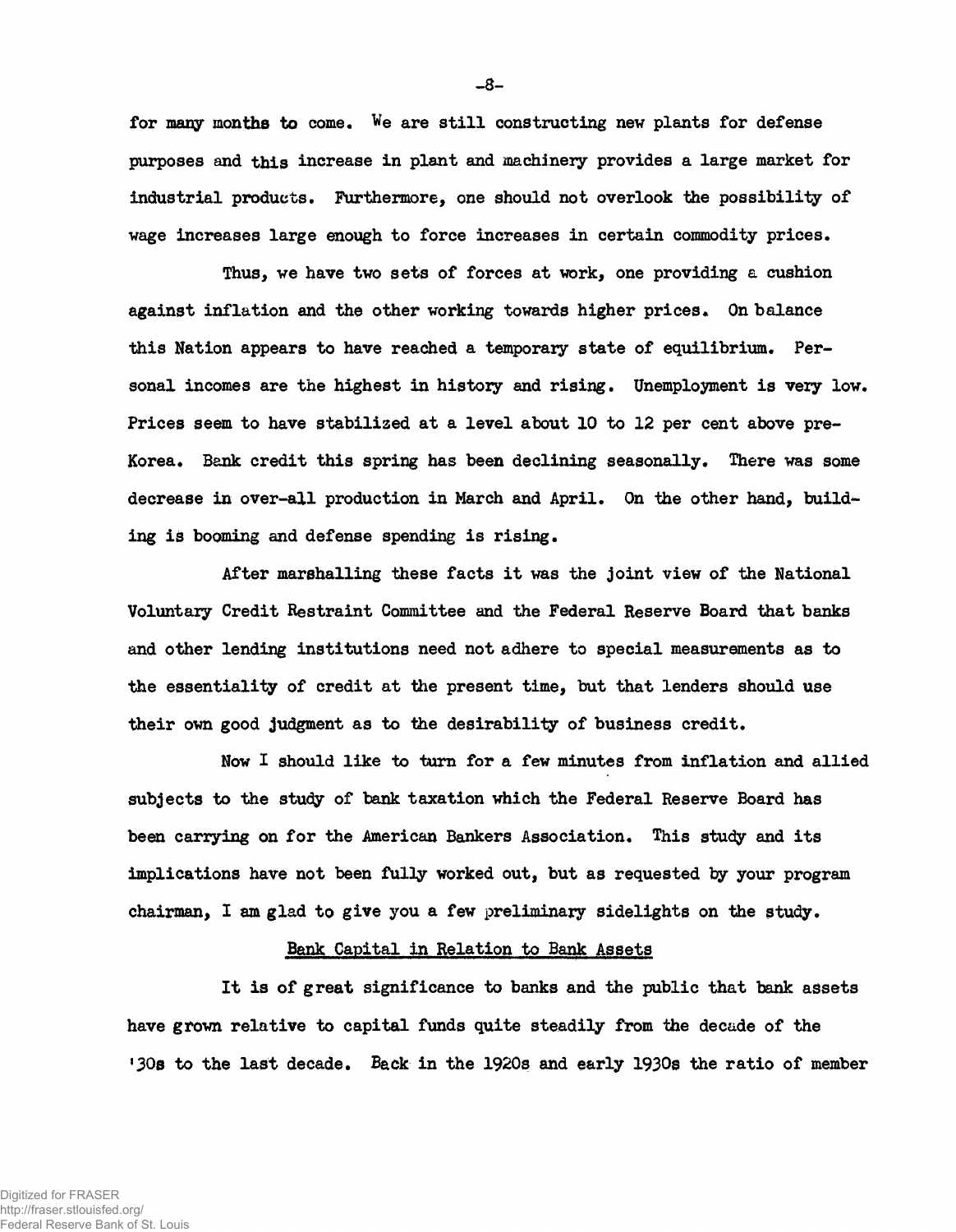bank capital funds to total assets ranged from 11.6 in 1920 to 15.3 in 1932. From 1932 on there was a steady decline until 1945 and 1946 when the ratio was under 6 per cent. During the last three years the ratio has been around 7 per cent.

What this trend means is that the buffer of stockholders' invested capital has been declining. This was not very significant as long as banks were increasing their holdings of Federal Government securities but it becomes a matter of moment in a period of rising bank loans, such as has developed since the end of World War II and particularly since the beginning of the Korean conflict.

Bank managements have been conscious of the low level of their capi $\div$ tal investment relative to deposits. 5hey have followed a conservative dividend policy for many years, paying out less than half of their net earnings to stockholders in the form of cividends and retaining the remainder of their net earnings in additions to capital funds. If bank deposits had not continued to rise in recent years, this retention of earnings would have gone further than it did toward improving the capital-asset ratios. Furthermore, banks with the lowest capital ratios have had the largest percentage of earnings to capital funds. The retention of a major part of these earnings built up their capital funds at a relatively rapid pace, so that the natural tendency was for a leveling up process among banks in capital-asset ratios.

The increase in bank deposits during the war years and since has hidden the constructive activities of bank managements in retaining earnings and has made many bankers consider the necessity of selling more capital stock to the public in an effort to improve their capital position. Indeed some banks have found themselves in a dilemma. They have felt that they needed

-9-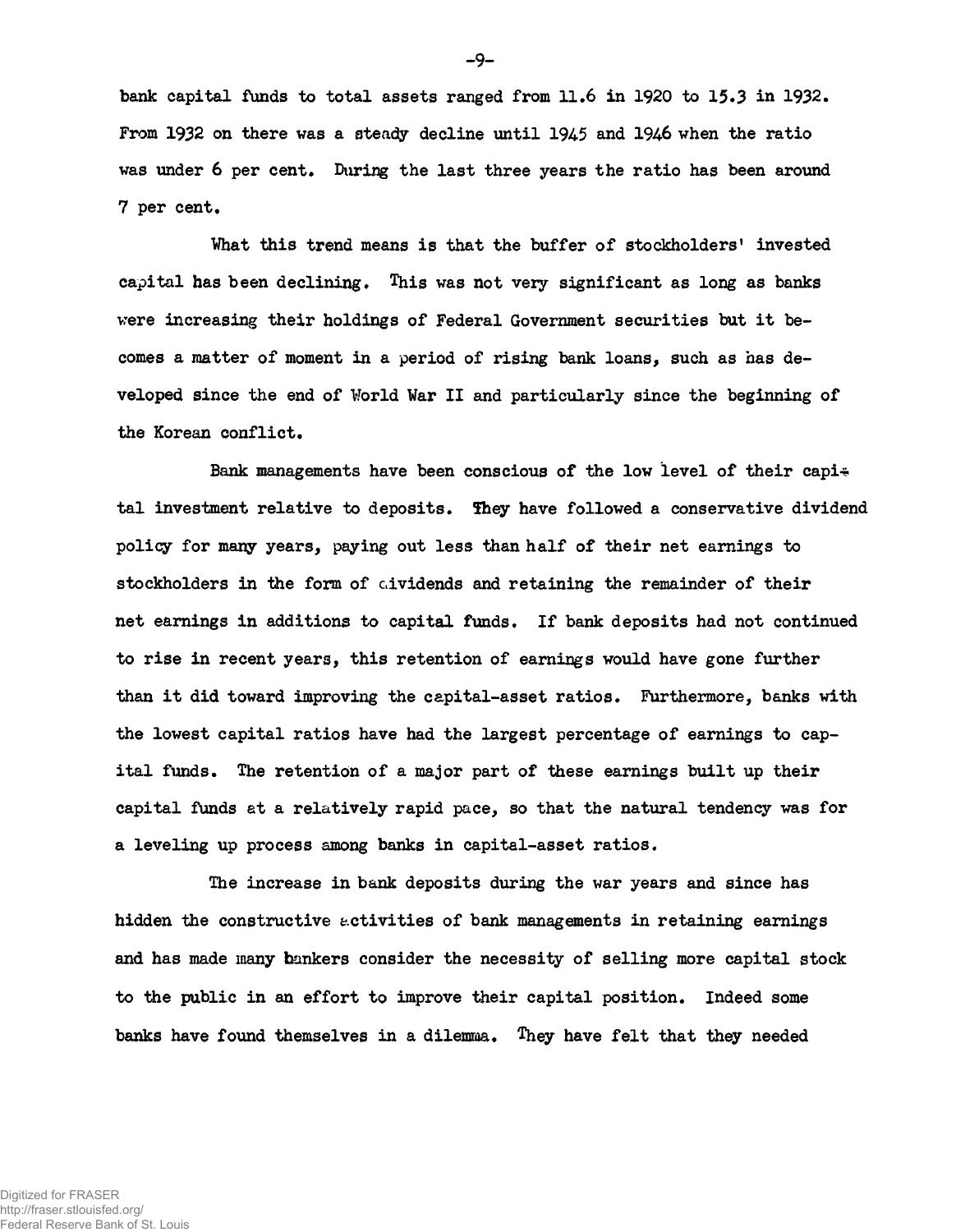more capital but the retention of earnings has kept the payment of dividends at a low level. This low level of dividends makes the stock of the bank unattractive to prospective purchasers.

There has been some discussion of the effect of the excess profits taxes on the ability of banks to show net earnings after taxes which would be attractive to the purchasers of bank stocks. In order to obtain fundamental facts for appraising the effects of excess profits taxes, the Federal Reserve Board has been collecting figures from a broad sample of banks in the United States. While the study has not been completed, some significant facts have been released. For example, only 21 per cent of the banks paid excess profits taxes on 1951 income. The total amount of excess profits taxes paid by all banks on 1951 income is estimated at \$24 million, whereas other Federal income taxes paid by banks are estimated to have been &542 million. It is readily seen that the excess profits taxes paid were only a small fraction of Federal income taxes paid.

The year 1951 was not entirely a normal year for the purpose of this study inasmuch as many banks took substantial losses in their securities accounts and made other adjustments which reduced their taxable income. Without such reductions in income the excess profits tax payments by the banks of the country would have been around \$44 million. Even this substantial amount is not large in relation to bank capital or bank assets. This may be seen from the fact that, if there had been no excess profits taxes against bank income and the \$44- million had all been added to the capital accounts of banks, the ratio of capital funds to assets at the end of 1951 would have been increased only from about 6.81 per cent to about **6.84** per cent. Thus the problem of increasing capital funds to a level deemed by bank managements to be appropriate for the present level of bank deposits would still be with us.

Digitized for FRASER http://fraser.stlouisfed.org/ Federal Reserve Bank of St. Louis  $-10-$